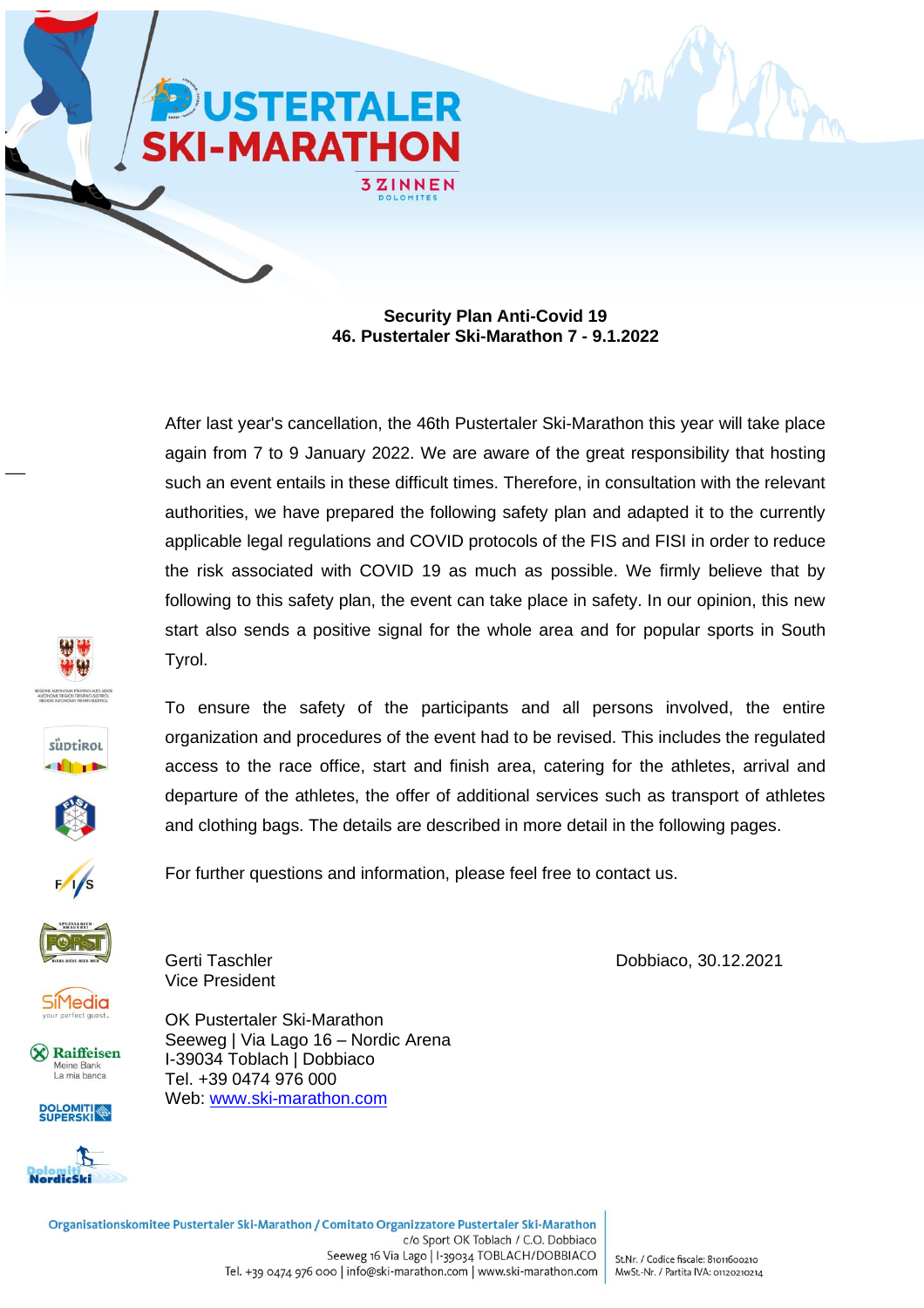



#### **1. General Information**

In order to ensure that the event runs with the highest level of safety for all, all persons involved (athletes, coaches, volunteers, organisation team) must be in possession **of a valid "Super Green Pass" (digital COVID certificate of the EU) and thus be vaccinated or recovered.** In addition, the following points must be fulfilled or adhered to during the entire event:

• No contact with Covid 19 positive persons in the last 14 days before the event

• No influenza symptoms in the last 14 days before the event

• Keep a safe distance of at least 1.5 m from other people

• Body temperature not higher than 37.5°C

• Movement within predefined corridors

• No travel from risk areas

• Avoidance of crowds















X Raiffeisen Meine Bank La mia banca





All participating athletes are required to complete the FISI health questionnaire. For minors, the signature of a parent is required. The questionnaire can be downloaded from the FISI website:<https://www.fisi.org/covid-19-tutte-le-informazioni-utili-per-la-ripartenza/>

• Frequent hand washing and disinfection using the provided disinfection stations

• Wearing FFP2 mouth protection at all times (except during the race)

Organisationskomitee Pustertaler Ski-Marathon / Comitato Organizzatore Pustertaler Ski-Marathon c/o Sport OK Toblach / C.O. Dobbiaco Seeweg 16 Via Lago | I-39034 TOBLACH/DOBBIACO Tel. +39 0474 976 000 | info@ski-marathon.com | www.ski-marathon.com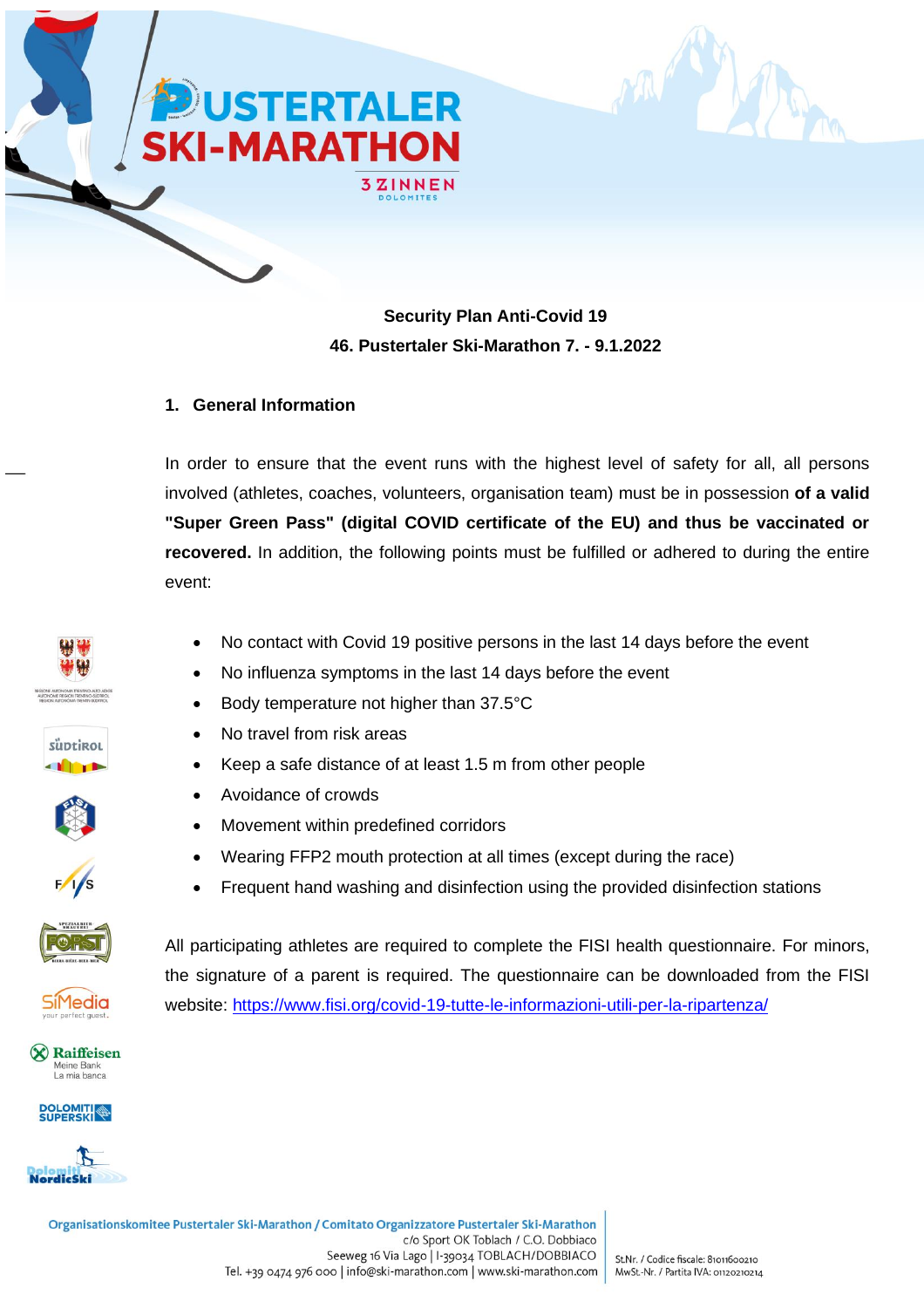

The rules set out in this plan will be announced via the website and by handing out the document when collecting the accreditation/start number.

If a participant does not comply with the specified safety rules, he/she will be expelled from the event. If he refuses to leave the event area, the Covid manager will be informed. If the participant still refuses to leave the event area, the Covid manager will inform the state security forces (Carabinieri, police).

#### **Anti-COVID 19 Committee**

A special anti-COVID 19 committee has been founded to develop and monitor these guidelines. This committee is composed of the following persons:

The Committee fulfils its obligation to protect health and safety by applying, adopting and maintaining the prescriptions and measures contained in this protocol in accordance with the provisions of Decree Law No. 19 of 25 March 2020, converted, with amendments, by subsequent laws and decrees and urgent measures to deal with the epidemiological

- Covid-Manager: *Irene Schubert (in case of absence replaced by Patrick de Zordo)*
- Responsible Race Doctors: *Dr. Francesco Coscia* and *Dr. Paola Gigliotti*
- Anti-Covid Supervisor: *Dott. Patrik Franzoni, Südtiroler Sanitätsbetrieb*



süptirol







All situations related to COVID issues will be handled by the Anti-Covid Committee in accordance with the provisions of the applicable National Health Act.

#### X Raiffeisen Meine Bank La mia banca





### **2. Arrival from abroad**

If travelling from abroad, participants must inform themselves in advance at the respective foreign office about the current regulations for entering Italy.

emergency from COVID...bis...tris...etc.).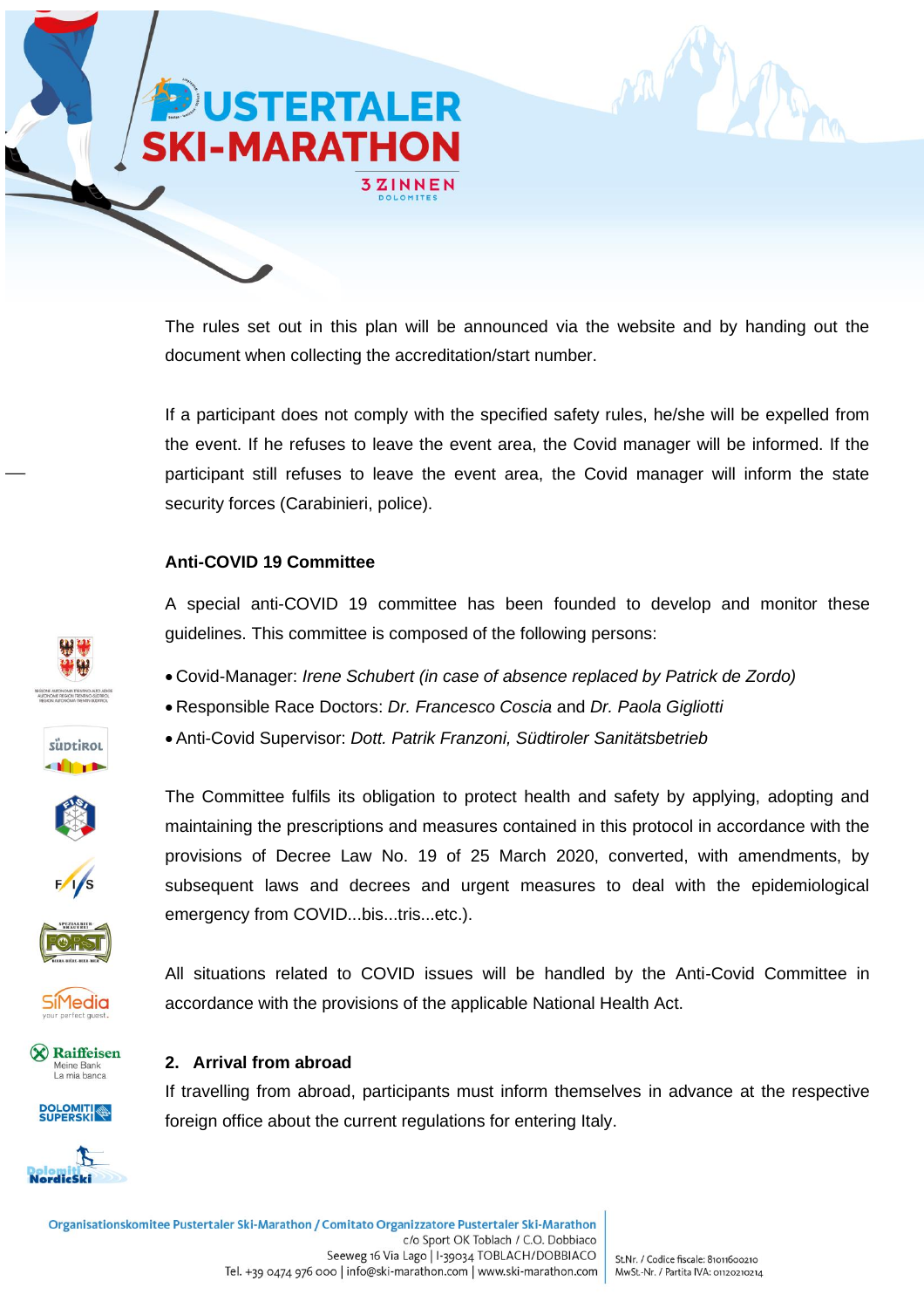In addition, we recommend to complete the questionnaire on <https://infocovid.viaggiaresicuri.it/returningtoitaly.html> to obtain detailed information on entering Italy.

#### **3. Information and communication to the participants**

**3ZINNEN** 

**USTERTALER** 

**KI-MARATHON** 

Participants will be informed about the rules and guidelines applicable during the event via the website www.ski-marathon.com. Each participant will receive the "Anti-Covid 19 Plan Pustertaler Ski Marathon" with their start package, with all instructions to be followed before, during and after the competition. This guarantees a safe event.

#### **4. Venue**

Access to all zones of the venue is only permitted with a valid **"Super Green Pass" (digital COVID certificate of the EU).** In addition, FFP2 masks are mandatory and the prescribed distance rules must be observed. The entrances and exits will each be equipped with disinfection stations.

#### **Race office**

The race office is in the "Kulturhaus" of Villabassa and has separate entrances and exits. It is open at the following times:



Friday, 07.01.2022: 14:00 – 19:00 Saturday, 08.01.2022: 14:00 – 19.00 Sunday, 09.01.2022: 06:30 – 08:30



iiMedia





On Saturday, 07.01.2022 from 6:30 - 8:30 am only the starting numbers for the classic race that have not yet been collected the day before will be handed out near the start in Sesto. It can be assumed that the majority of participants will already collect their numbers the day before and that there will therefore be no more crowds.





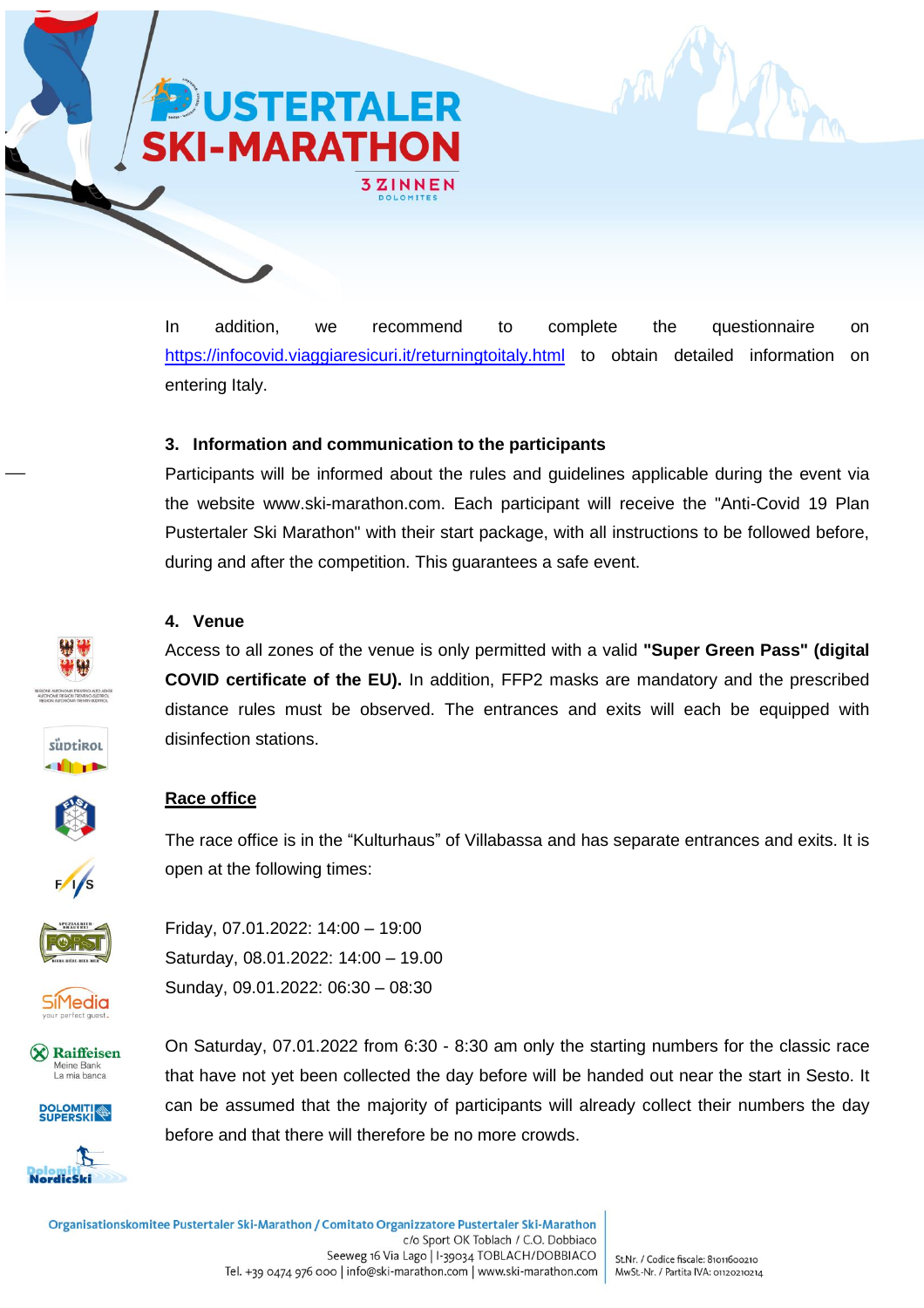

These widely spread opening hours prevent that too many people will be in the building at the same time. Disinfection stations are available at the entrance, in the race office and at the exit.

#### **a) Registration**

Registration for the race takes place online via our partner Datasport. From 07.01. to 08.01.2022, registration is also possible on site at the race office.

#### **b) Access to the race office**













X Raiffeisen Meine Bank La mia banca





The entrances and exits will be marked with barriers, signs and directional arrows in order to maintain interpersonal distances at all times. To enter the race office, each athlete must bring the completed health questionnaire and be in possession of a valid **"Super Green Pass" (EU digital COVID certificate).** Both will be checked by the responsible persons at the entrance. Access to the race office is only allowed for athletes (support persons are not allowed). They must wear an FFP2 mask at all times.

These regulations also apply to all staff and volunteers who need to enter the race office for comprehensible reasons.

### **c) Procedure within the race office**

At the race office, after handing in the completed health questionnaire, the registered athletes will receive the start package with start number, timing chip, clothing bag and participant gadget; in addition, each participant will receive a coloured wristband as accreditation;

#### **e) Exit from the race office**

After the athlete has collected his/her start number, he/she must leave the race office as quickly as possible via the prescribed and marked path.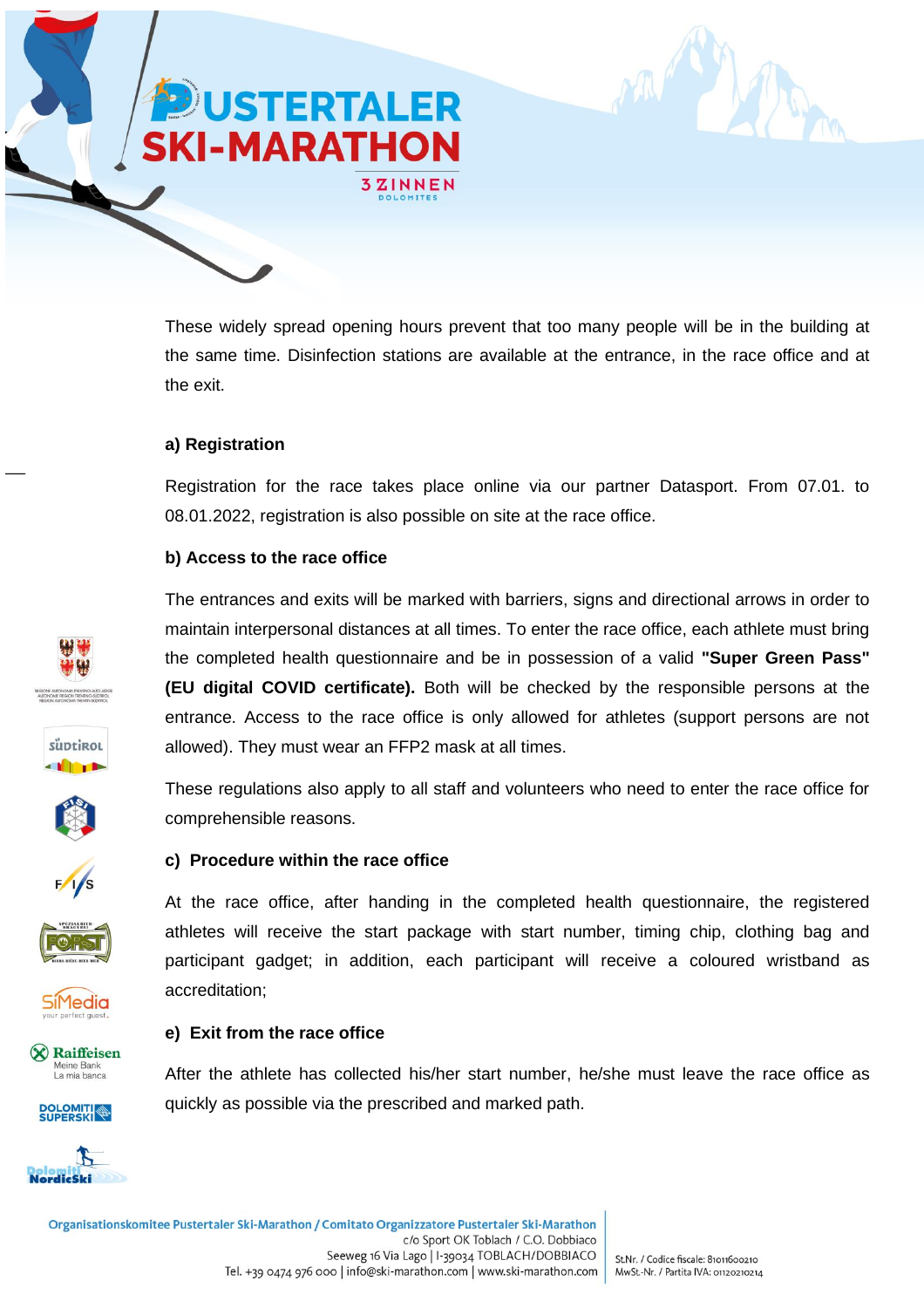## **USTERTALER KI-MARATHON**

3ZINNEN

#### **Starting Area**

The start of the classic race on Saturday is in the wide fields of Sesto/Waldheim. The skating race on Sunday will start at the main square in Villabassa. The start areas will be equipped with disinfection stations, completely fenced off and may only be entered by the participating athletes (accompanying persons are not permitted) and authorised staff at the designated entrances. These will be controlled by stewards of the organization committee.

At the entrance to the start area, each participant must show the coloured wristband, which they received with their start number after showing the "Super Green Pass". In addition, the body temperature is measured here. This may not be higher than 37.5°, otherwise the person may not take part in the race.

An FFP2 mask must be worn at all times in the start area. Only one minute before the start, after the official announcement of the speaker, the participants are allowed to take off the mask. The access controls guarantee that there are no spectators in the start area.

süptirol













In the start area, each athlete has an assigned place with the designated distances to the other competitors. There are start lanes with a distance of 1.5 m between each lane. The distance to the competitors in front and behind is ensured by the fact that the competitors must have their skis strapped on in the start area.

There is a separate designated area for dropping off the garment bags. For access, athletes

must wear the mask again. There is a station with disinfectant gel.

The athletes of the start group "ELITE" will receive a fixed starting place based on their start number. All other athletes will be assigned a starting place continuously after they have entered the starting area. The start will then be in mass start format.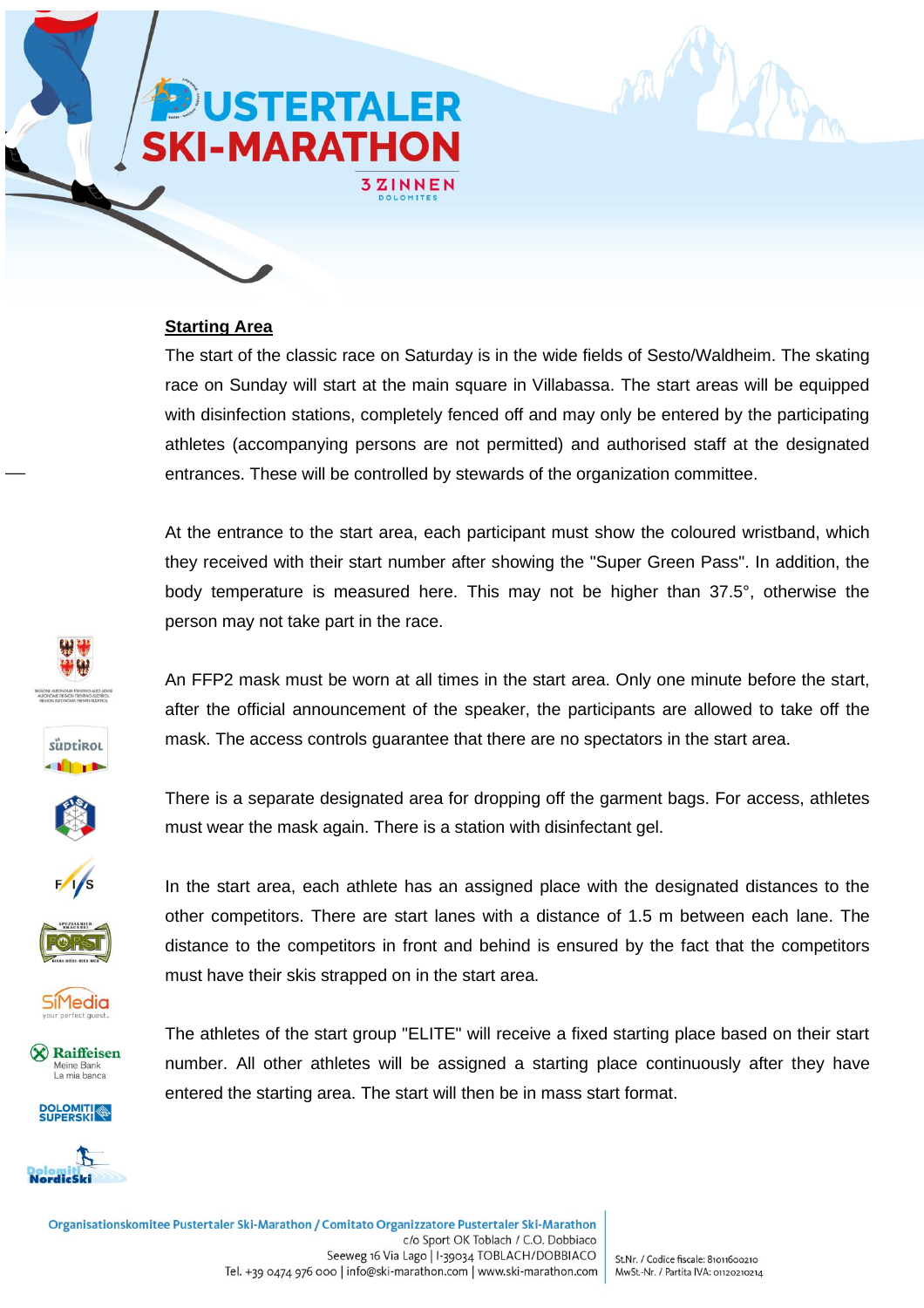# **ISTERTALER I-MARATHON**

3ZINNEN

#### **Finish Area**

The finish of the classic race on Saturday is at the main square in the centre of Villabassa. The skating race on Sunday finishes at Prato Piazza. Access will be controlled by stewards of the organizer and is only permitted to authorized staff. This will prevent unauthorized persons (spectators, accompanying persons) from entering. After crossing the finish line, each participant will be given a mask. This must be put on immediately. Each participant must leave the finish area as quickly as possible via the corridors provided for this purpose. These corridors are separated from each other by barriers and a minimum distance of 1.5 metres. These corridors are not accessible from the outside. The smooth exit from the finish area will be controlled by the responsible stewards.



There is a separate area next to the finish area for the collection of the clothing bags. For access, athletes must wear the mask again. There is a station with disinfectant gel.



The post-race catering of the athletes will be made in strict compliance with the current Covid regulations and will be done outside with lunch packages.



The prize-giving ceremony will take place in compliance with the usual safety regulations on both race days at 14.00 outside in Villabassa and Prato Piazza.



To limit the risk of infection as much as possible, there are no public shower facilities or changing rooms.



X Raiffeisen Meine Bank La mia banca





Organisationskomitee Pustertaler Ski-Marathon / Comitato Organizzatore Pustertaler Ski-Marathon c/o Sport OK Toblach / C.O. Dobbiaco Seeweg 16 Via Lago | I-39034 TOBLACH/DOBBIACO Tel. +39 0474 976 000 | info@ski-marathon.com | www.ski-marathon.com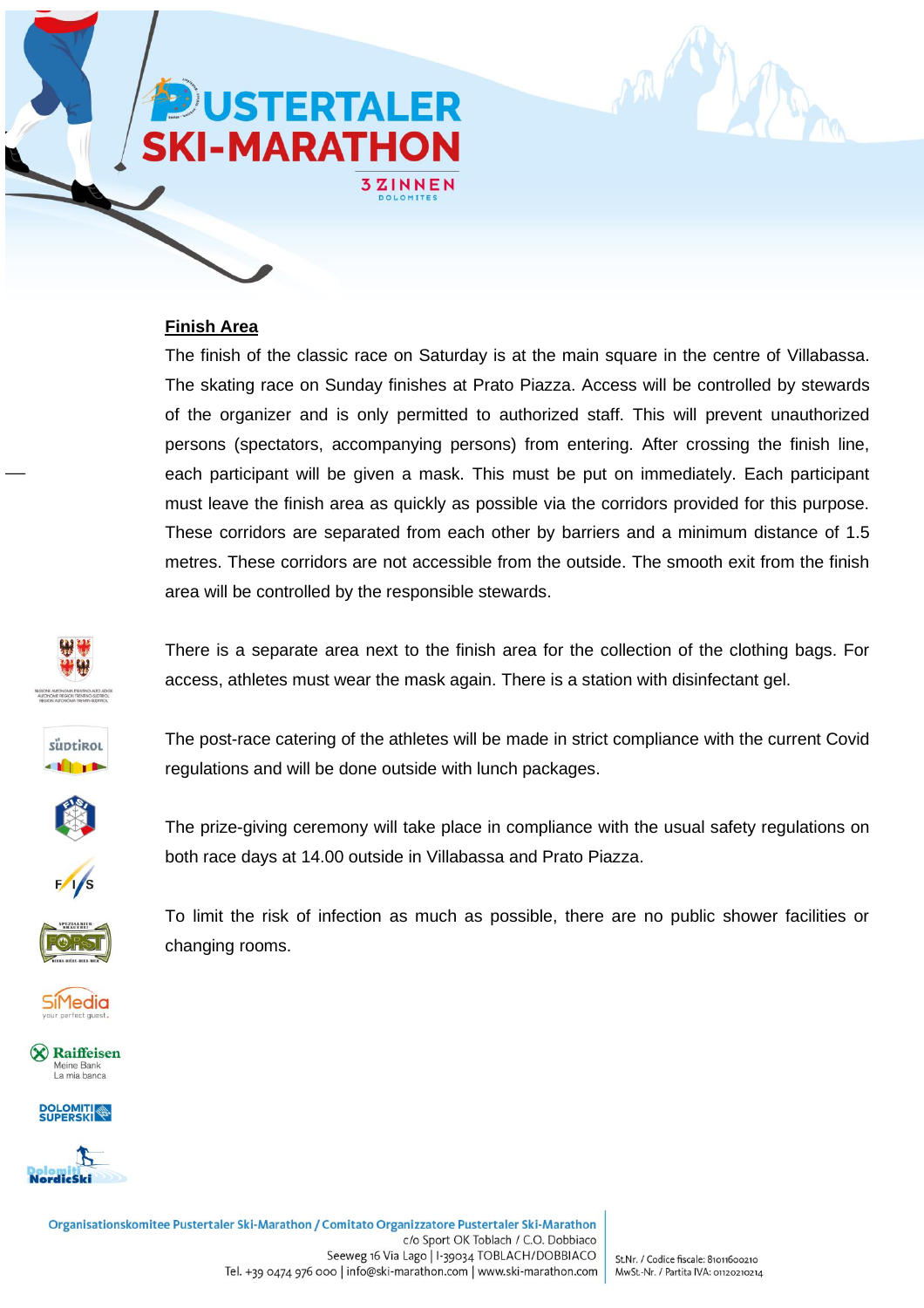### **5. Race course**

The official course maps can be found on the website [https://www.ski-marathon.com/das](https://www.ski-marathon.com/das-rennen/strecke/)[rennen/strecke/.](https://www.ski-marathon.com/das-rennen/strecke/) There are no points along the course where experience has shown that there could be large crowds of spectators. At some points, e.g. at the finish in Villabassa, employees of the organisation will be as stewards to control possible flows of spectators. However, a large number of spectators is not expected, also due to experiences from previous years. Participants will be informed in advance about the rules of conduct during the race.

There will be **refreshment points** for the athletes along the course. This is definitely necessary for such a demanding and long course. However, the applicable safety regulations (distances, hygiene measures) will be strictly observed. There will only be individually packaged food and drinks. Each participant takes these themselves, i.e. they are placed on the table by the volunteers as needed, but not handed directly. Containers for waste will be





#### **7. Puschtra Mini**

**6. Side events**

side events.

The "Puschtra Mini" junior race is scheduled for Friday at 3 p.m. in the centre of Villabassa. The event will be held in accordance with the constantly updated FISI Covid guidelines. These can be found on the FISI website: [https://www.fisi.org/covid-19-tutte-le-informazioni](https://www.fisi.org/covid-19-tutte-le-informazioni-utili-per-la-ripartenza/)[utili-per-la-ripartenza/.](https://www.fisi.org/covid-19-tutte-le-informazioni-utili-per-la-ripartenza/)

Due to the current development, the OC Pustertaler Ski-Marathon has decided to cancel all



iMedia





placed at the end of the refreshment point.

**USTERTALER** 

**3ZINNEN** 

**KI-MARATHON**